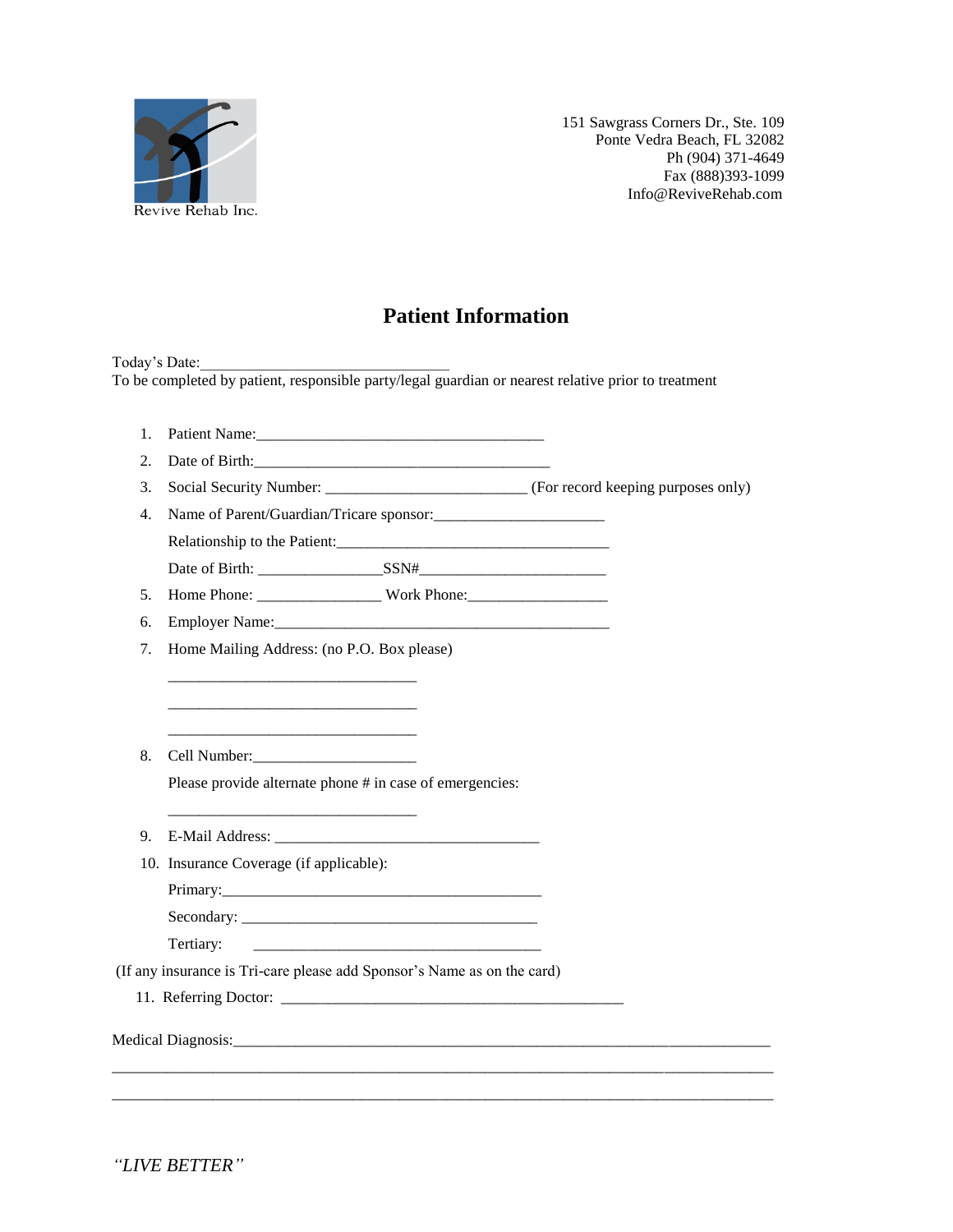

# **Patient History:**

- 1. What is your current (or previous) occupation?
- 2. Briefly describe the reason or problem for which you are seeking rehabilitation services (ex: Unable to perform self care, unable to walk etc…….)
- 3. Were you referred by a Medical Doctor (M.D.)? If not, how did you find out about our services?
- 4. If referred by an M.D., do you have a written order for services from the M.D.?
- 5. Are you currently receiving any rehabilitation services elsewhere or have you received any rehabilitation services in the past 30 days?
- 6. Please describe any and all medical conditions, diagnosis, or symptoms that you are aware of that are directly or indirectly related to your health.
- 7. Have you been advised by a physician or any other healthcare professional to take any precautions during physical and/or mental activities?
- 8. Do you have any heart conditions? Have you been diagnosed or made aware of any heart problems that you may have?
- 9. Are you waiting for the results of any medical procedure or test?

*"LIVE BETTER"*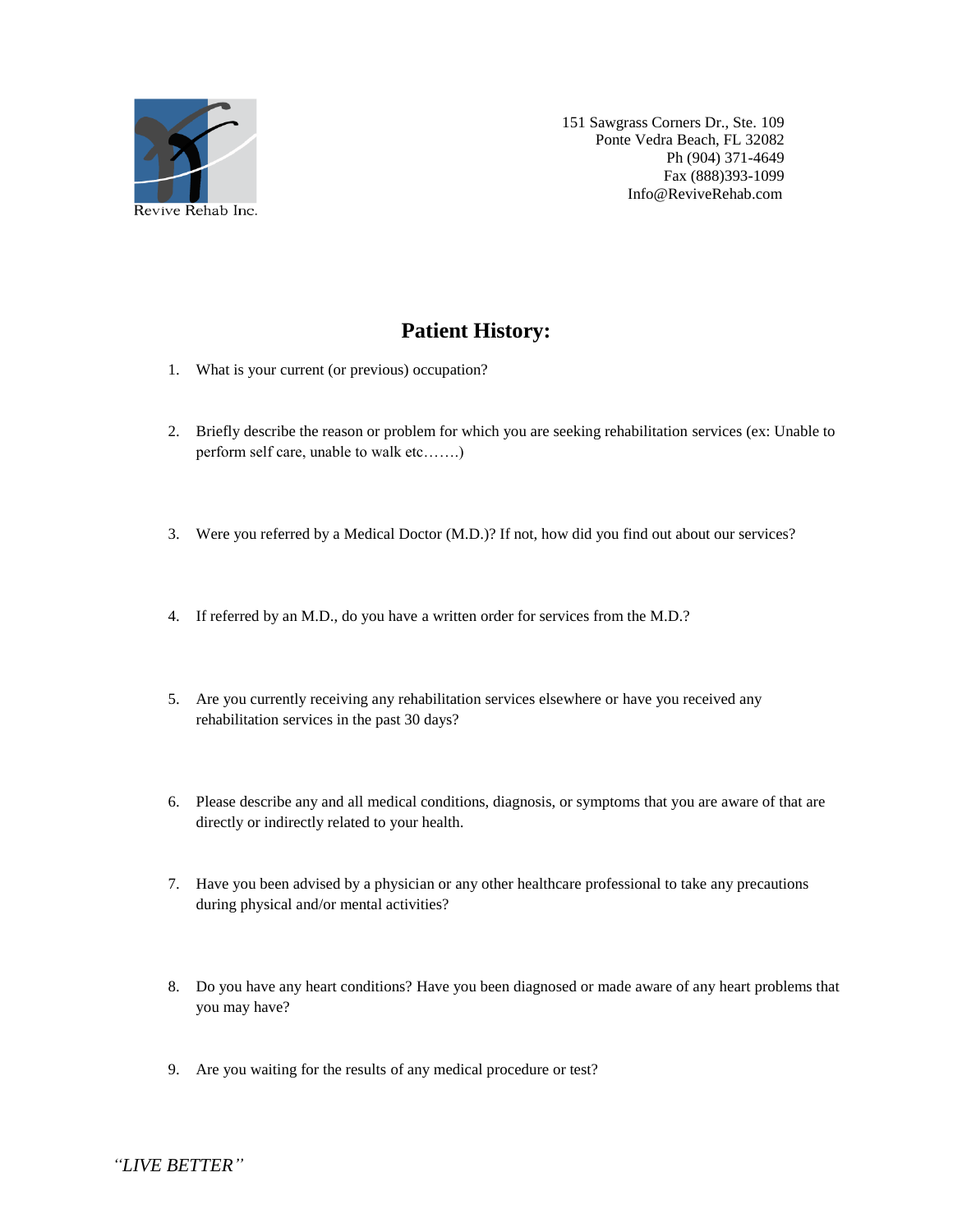

- 10. Do you have any breathing problems or respiratory conditions that you are aware of?
- 11. Are you currently a hospice patient or receiving home health services?
- 12. Are you currently experiencing any pain? If so please describe on the scale from 1-10 (where (1) means – can easily tolerate, or minor discomfort and (10) means- very painful, will take you to emergency room)
- 13. Do you currently smoke or have you smoked within the last year?
- 14. Do you drink alcohol other than social drinking?
- 15. Are you under any medication that affects your heart rate, blood pressure, or breathing?
- 16. Do you have any family/living problems, or transportation issues, which you think might affect your therapy?
- 17. Do you have any social or vocational issues or are you in need of any service that could benefit with your current problem(s) of impairment, pain, or disability?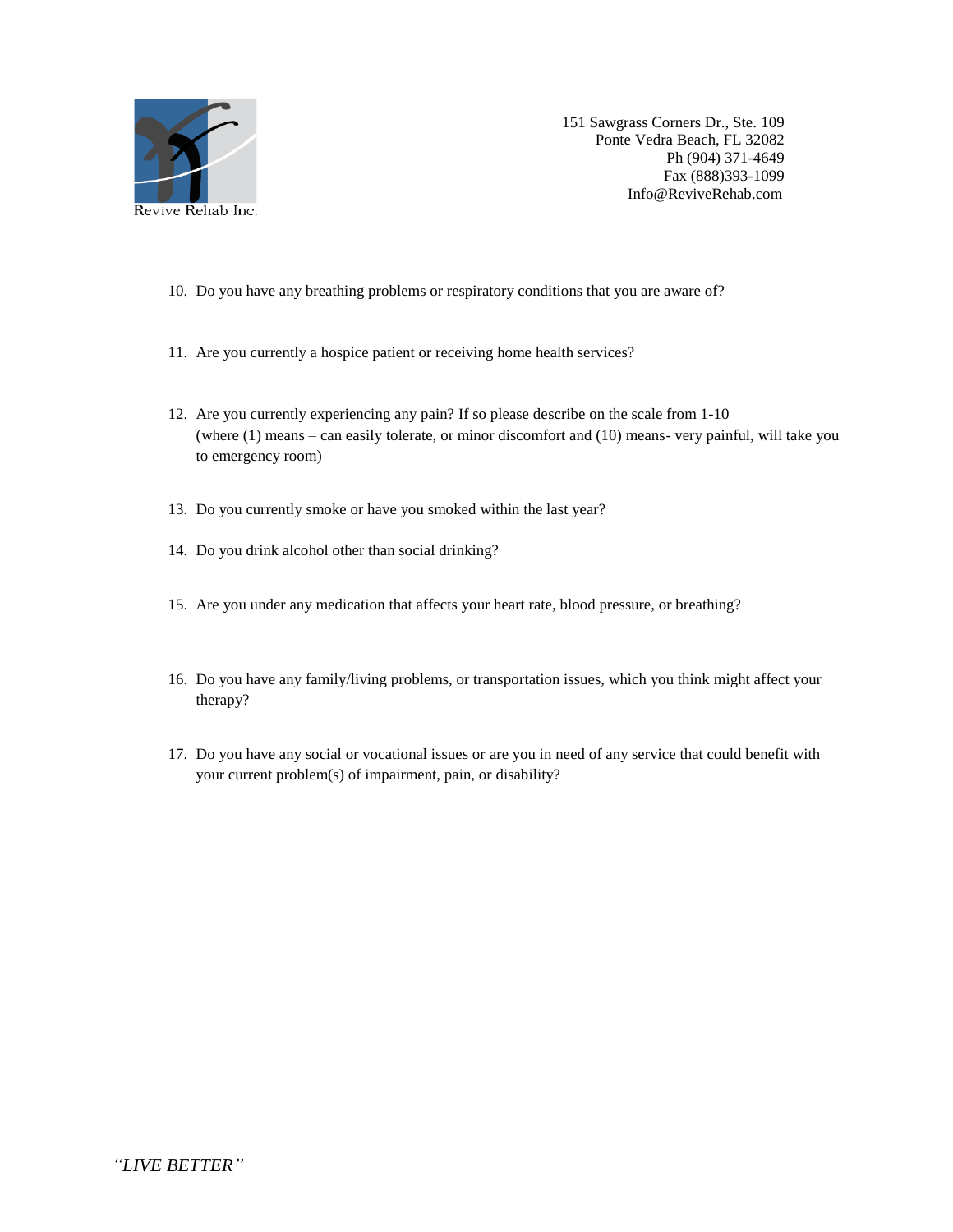

Agreement: The above questions have been answered to the best of my knowledge and are believed to be true. I have not withheld or concealed any information.

By signing this agreement I am consenting to the rehab procedures, exercises, and/or activities, which may be performed during the course of treatment.

I \_\_\_\_\_\_\_\_\_\_\_\_\_\_\_\_\_\_\_\_\_\_\_\_\_\_\_\_\_\_, hereby release Revive Rehab, Inc. from any liability that may arise during and after my course of treatment. Each person signing below, whether as a patient, guardian, or any other legal capacity agrees to the terms and conditions in its entirety. Each person also agrees, either individually or jointly, that they are obligated to pay all charges arising out of this course of treatment, which includes co- pay, deductible and non-covered charges, regardless of insurance type, which includes Medicaid, Medicare, Tri-Care and/or other private insurance. I also verify that I have been given the opportunity to ask questions and express concerns. I have received a copy of privacy rights, commitment to quality assurance, cancellation policy, waiting room policy, authorization to release records, and patient's rights and responsibilities.

This office may disclose any portion of the patient's records to insurance companies and carriers to obtain reimbursement for services rendered.

I have received a copy of medical record policy and a copy of patient's rights and responsibilities. I also understand and agree that in the absence of the therapist assigned to me, another therapist on staff will see me.

Signature of Patient or Guardian: \_\_\_\_\_\_\_\_\_\_\_\_\_\_\_\_\_\_\_\_\_\_\_\_\_\_\_\_\_\_\_\_\_\_\_\_ Date: Name of the Patient or Guardian (please print):

\_\_\_\_\_\_\_\_\_\_\_\_\_\_\_\_\_\_\_\_\_\_\_\_\_\_\_\_\_\_\_\_\_\_\_\_\_\_\_\_\_\_\_\_\_\_\_\_\_\_\_\_\_\_\_\_\_\_\_\_\_\_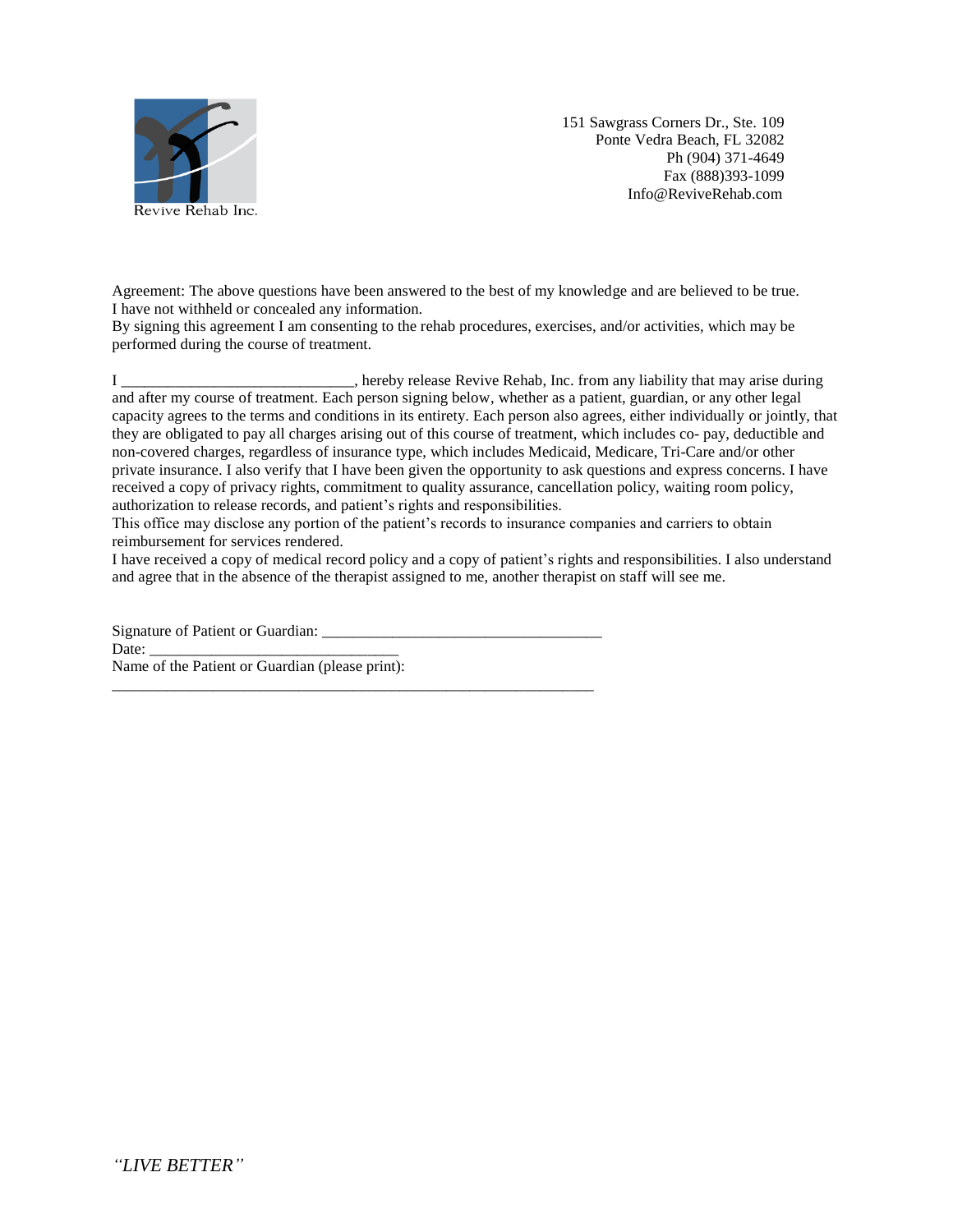

### **Authorization to release information:**

I \_\_\_\_\_\_\_\_\_\_\_\_\_\_\_\_\_\_\_\_\_\_\_\_\_\_\_\_\_\_\_\_\_\_\_\_\_\_\_\_\_\_ (print name), hereby authorize Revive Rehab, Inc. to release my medical information, insurance information, and any other information concerning my rehabilitation process. I also authorize Revive Rehab, Inc. to receive any information about how my rehabilitation treatment will be paid by insurance.

The release in any manner of all information by you is hereby authorized whether such information is of record or not and I do hereby release all persons, agencies, or firms from any liabilities resulting from providing such information.

This authorization is valid from the date of my signature below for 90 days. Please keep this copy of my release request for your files. Thank you for your cooperation.

Signature: \_\_\_\_\_\_\_\_\_\_\_\_\_\_\_\_\_\_\_\_\_\_\_\_\_\_\_\_ Date: \_\_\_\_\_\_\_\_\_\_\_\_\_\_\_\_\_\_\_\_\_\_\_\_\_\_\_\_\_\_\_

Witness: \_\_\_\_\_\_\_\_\_\_\_\_\_\_\_\_\_\_\_\_\_\_\_\_\_\_\_\_\_\_\_\_\_\_\_\_\_\_\_Date: \_\_\_\_\_\_\_\_\_\_\_\_\_\_\_\_\_\_\_\_\_\_\_\_\_\_\_\_\_\_\_\_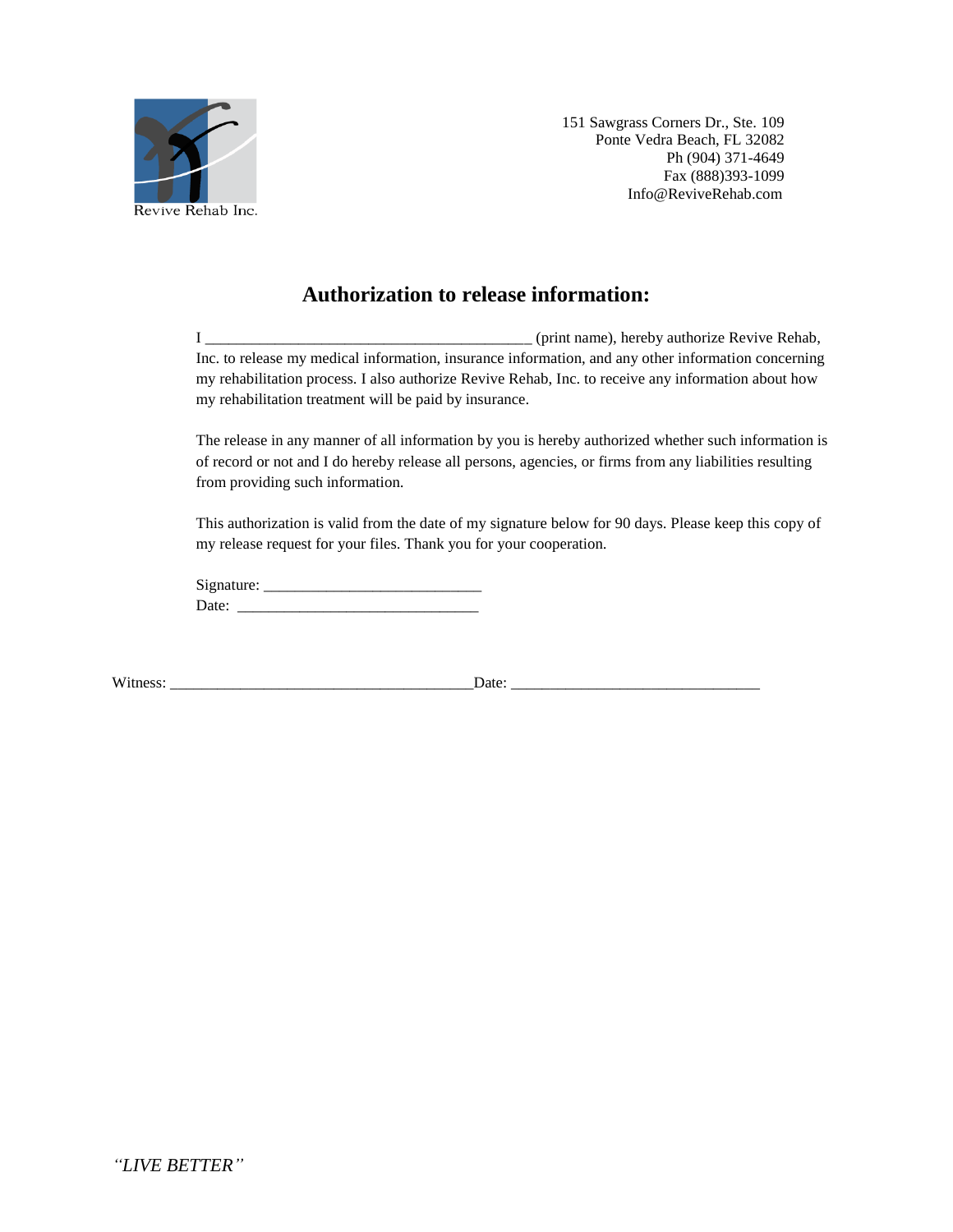

#### **HIPAA Privacy Act:**

This notice describes how medical information about you may be used and disclosed and how you can get access to this information. Please review this information carefully.

The Health Insurance Portability and Accountability Act of 1997 (HIPAA) is a federal program that requires all medical records and other individually identifiable health information used or disclosed by us in any form, whether electronically, on paper, or orally are kept properly confidential. This act requires us to notify you of information and gives you, the patient, significant new rights to understand and control how your health information is used.

According to HIPAA, we may use and disclose your protected health information without your written authorization for the following reasons:

- $1.$ Treatment including the provision, coordination or management of health care and related services by one or more health care providers such as in the case of a referral of a specialist.
- 2.
	- Payment including activities such as filing an insurance claim in order to obtain reimbursement for services by one or more health care providers such as in the case of a referral of a specialist
- 3.

4.

5.

Payment including activities such as filing an insurance claim in order to obtain reimbursement for services, confirming insurance coverage, obtaining a pre-authorization, billing and collections procedures.

- Health care operations including administrative, financial, legal, and quality improvement activities, such a compliance audit, necessary to support and properly conduct treatment and payment activities.
	- We may contact you by telephone or mail to provide appointment reminders, test results, and or treatment alternatives. You may notify us in advance if you do not wish for us to contact you for any reason. Any other uses and disclosures, except as allowed or required by law, which does not require a written authorization.

Examples of other uses and disclosures allowed or required by law, which does not require a written authorization include:

- To notify family or other individuals involved in your care of emergency or critical care situation.
- 2.

1.

- For public health and safety purposes or control disease, injury, or disability threats.
- 3.
	- To report suspected victims of abuse, neglect or domestic violence.
- For judicial and administrative proceedings pursuant to a court order or subpoena.
- 5.

4.

- For law enforcement purposes pursuant to due process.
- 6. 7.
	- To assist coroners, medical examiners, and funeral directors in the performance of their duties.
	- For organ donation purposes.
- 8.
- For research purposes pursuant to a board approval waiver of authorizations and research protection policies.
- 9.
- For specialized governmental functions such as national security and intelligence activities.
- 10.
	- To comply with workers compensation requirements pursuant to a signed release.

You have the following rights with respect to protected health information: 1.

The right to request restrictions on certain uses and disclosures. However, we are not required to agree to such a request.

- $\mathcal{L}$ 
	- The right or reasonable request to receive confidential communications of health information from us by alternative means or at alternative locations.

3.

The right to inspect and/or receive a copy of your records for a reasonable fee.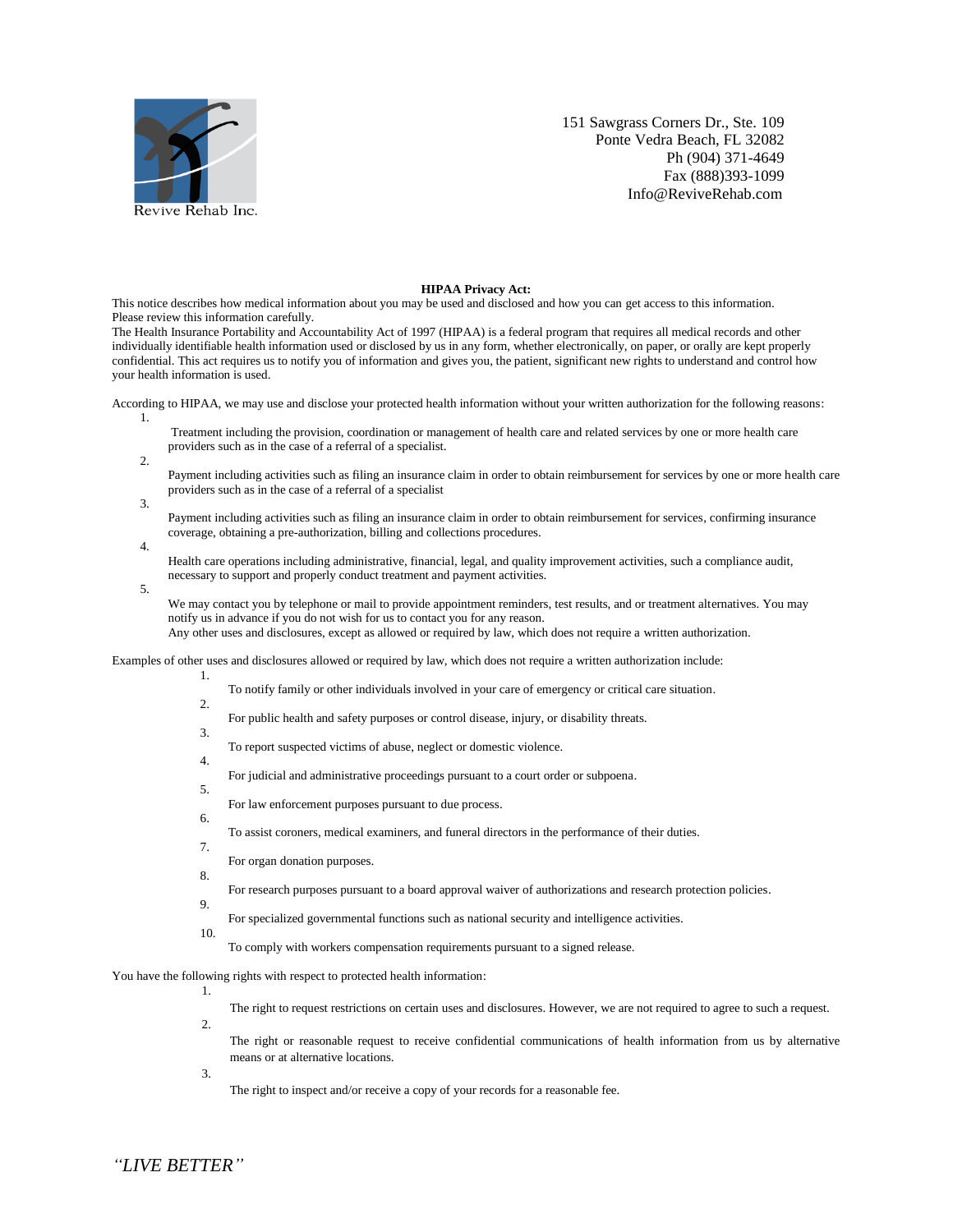

4.

- The right to request a correction or amendment to your records.
- 5.
	- The right to receive accounting disclosures of your health information.
- 6.
	- The right to obtain a paper copy of this notice from us upon request.

For assistance with exercising any of these rights, you may contact the Privacy Officer/Compliance Officer at the address listed below. The notice is effective as of April 14, 2003, but we reserve the right to change the terms of this notice in accordance with new/revised laws or office procedures and make the new notice effective for all protected health information that we maintain. We will abide by the terms of the notice currently in effect, and you may receive a copy of the current notice at any time upon request.

If you feel that your privacy rights have been violated, you may file a formal, written complaint with our Privacy Officer/Compliance Officer and/or with the Department of Health and Human Services Office of Civil Rights at the addresses listed below. We respect your right to file such a complaint we will not retaliate against you for doing so.

151 Sawgrass Corners Dr, Ste. 109 200 Independence Avenue S. 2002 200 Independence Avenue S. 20201 Ponte Vedra Beach, FL 32082

Compliance Officer US Department of Health and Human Services<br>
Revive Rehab, Inc.<br>
Office of Civil Rights Office of Civil Rights<br>200 Independence Avenue S.W.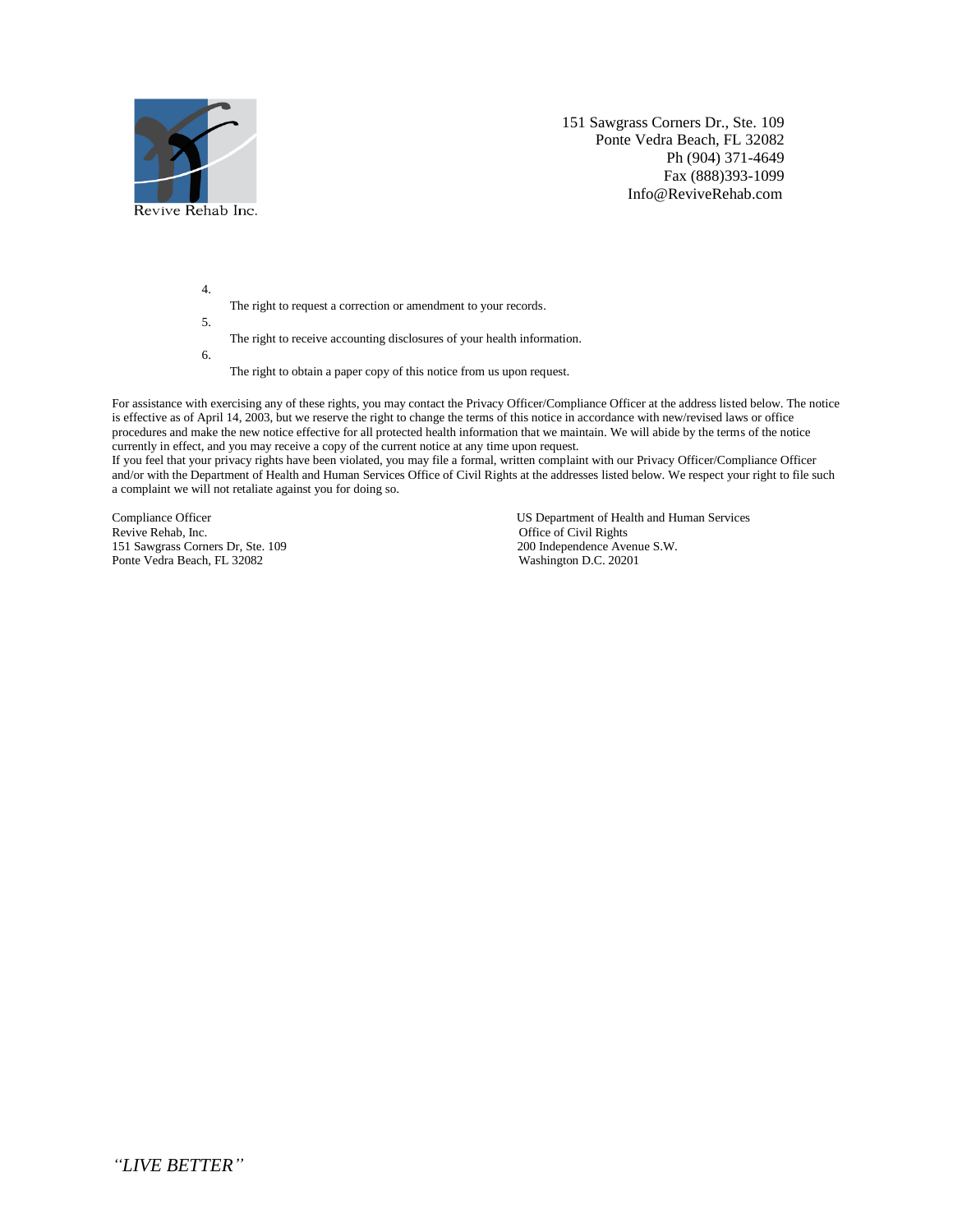

### **Patients Rights and Responsibilities**

1.

You have the right to be treated with dignity and respect, as an individual who has personal needs, feelings, preferences and requirements.

2.

You have the right to privacy in your treatment, in your care, and in the fulfillment of your personal needs.

3.

You have the right to be fully informed of all services available to you at Revive Rehab, Inc. and explanation of any charges for those services.

4.

You have the right to be fully informed of your rights as a patient and of all the regulations observing your conduct as a patient in this facility.

5.

You have the right to know about your physical condition.

6.

You have the right to receive information necessary to give informed consent prior to the start of therapy.

7.

You have the right to refuse treatment to the extent permitted by law and to be informed of these rights.

8.

You have the right to access and/or referral to guardians, conservator; self help groups and/or advocacy services.

9.

You have the right to develop advance directives, if you have not already.

10.

You have the right to voice opinion, recommendations and grievances in relation to policies and services offered by the facility, without fear of restraint, interference, coercion, discrimination, or reprisal.

11.

You have the right to be free from physical, chemical and mental abuse. Physical and chemical restraints may only be applied when ordered by your physician, in writing, and for a specific limited period of time, except when necessary to protect you from injury to yourself or others.

12.

You have the right to confidential treatment of your personal and medical records. Information from these sources will not be released without your prior consent, except in your transfer to another health care facility, or as required by law, or under third party payment contracts.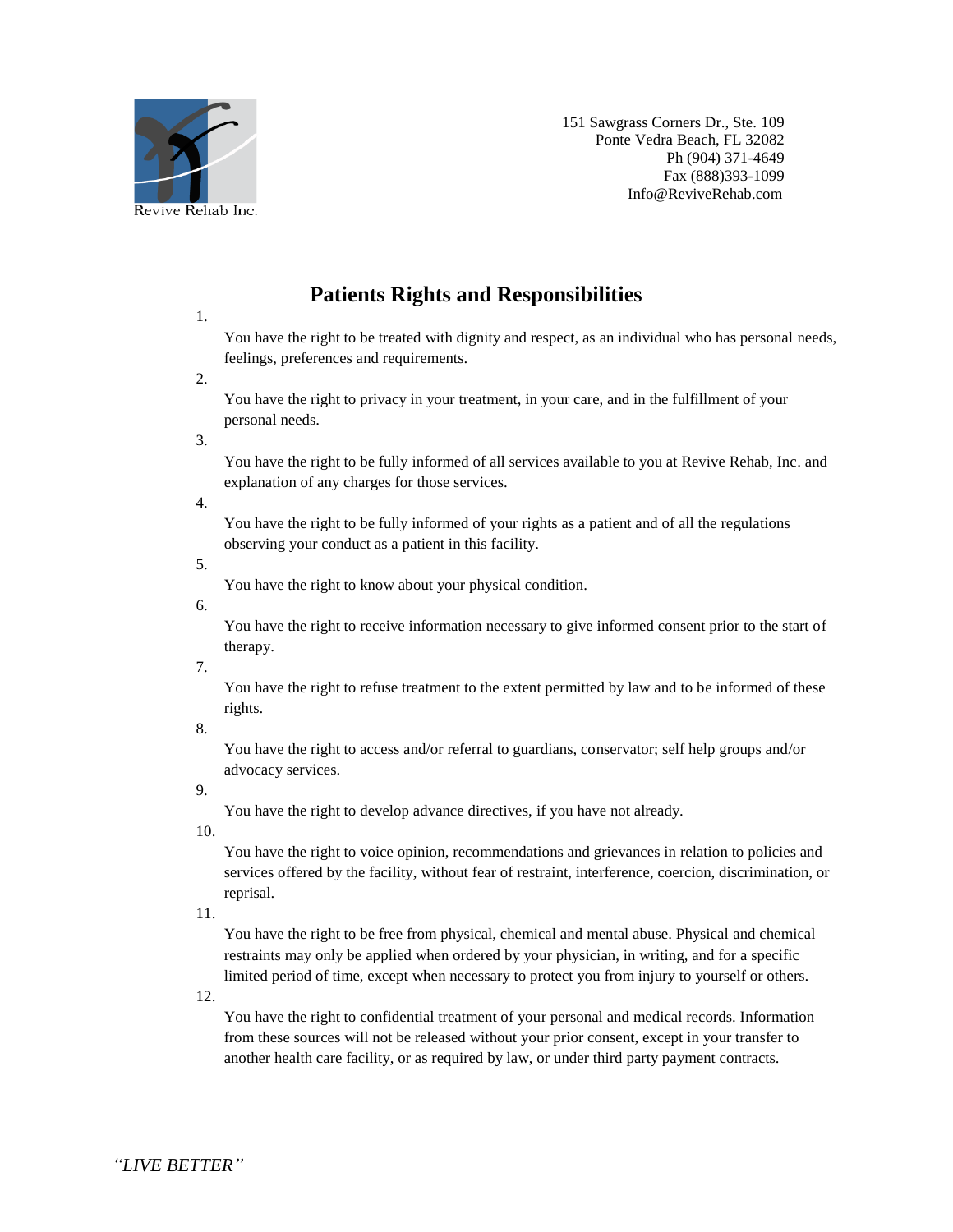

### 13.

You have the right to refuse to perform any service for the facility, or for other patients. Unless they are a part of your therapeutic plan of treatment, which you have approved.

14.

You have the right to retain and use your personal clothing and belongings, as space permits, unless to do so would infringe upon the rights and safety of others, or are contrary to your written plan of treatment.

#### 15.

You have the right to reasonable access to a telephone in case of an emergency to conduct probate telephone communications. You have the right to both make and receive phone calls.

16.

You have the right to refuse participation in research activity at Revive Rehab, Inc.

17.

You have the right to refuse photographs and videotaping taken during your rehabilitation program.

18.

You have the right to be informed in advance of any visitors to Revive Rehab, Inc. and the right to privacy if you do not wish to see visitors, or participate in activities while visitors are present at Revive Rehab, Inc.

19.

You have the responsibility for participation in the development of your treatment plan.

20.

You have the responsibility for attending therapy sessions and participation in activities prescribed by the treatment plan you approved.

21.

You have the responsibility for consideration of the rights of other patients while at Revive Rehab, Inc.

22.

You have the responsibility of providing us change or addition of insurance information.

I have received, read and understand the patient's rights and responsibilities information sheet. I have been given opportunities to ask questions and express concerns.

Patient/Legal Guardian Signature: Date: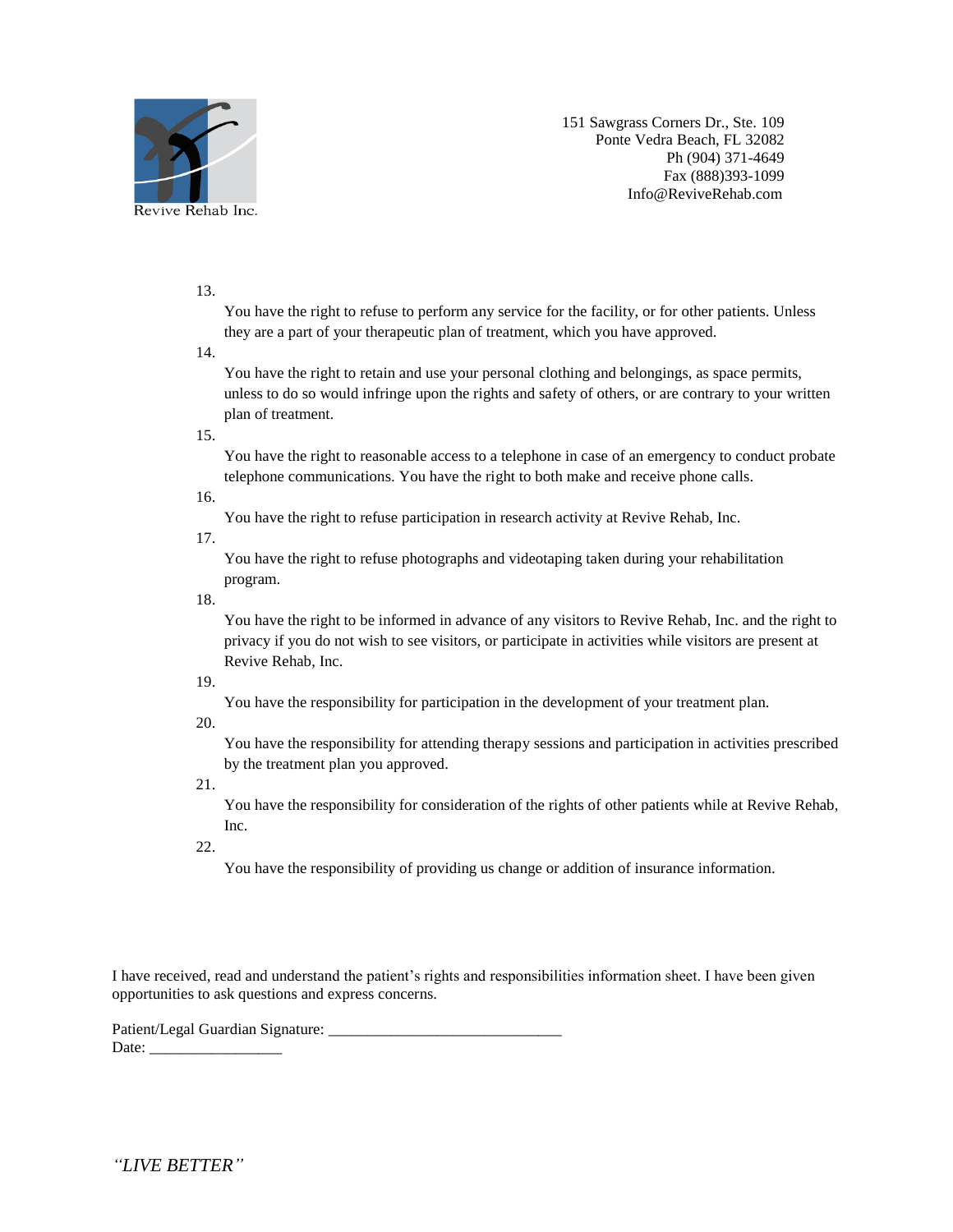

# **Revive Rehab, Inc. Commitment to Quality Assurance**

If you have questions, concerns, or are dissatisfied with our services here at Revive Rehab, Inc. and wish to file a complaint, you may email our Compliance Officer a[t info@ReviveRehab.com](mailto:info@ReviveRehab.com) or send a letter to the following address:

Revive Rehab, Inc. 151 Sawgrass Corners Dr., Ste. 109 Ponte Vedra Beach, FL 32082

Should you have any questions about this notice, please feel free to let us know.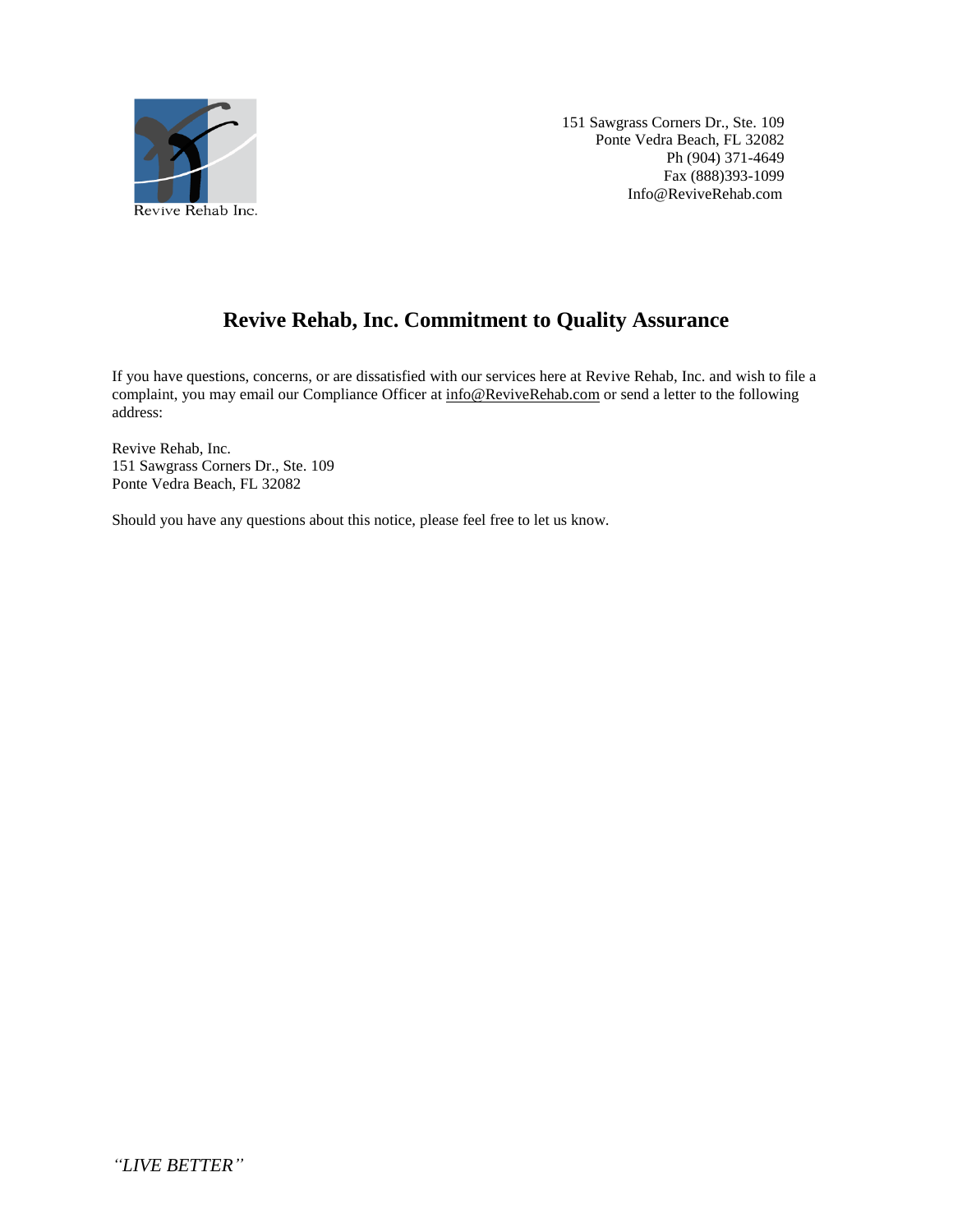

# **Authorization to Release Records:**

I, \_\_\_\_\_\_\_\_\_\_\_\_\_\_\_\_\_\_\_\_\_\_\_\_\_\_\_\_\_\_\_\_\_\_\_\_\_\_\_\_\_\_\_\_\_\_\_\_\_\_\_\_\_\_\_\_\_\_\_\_\_(print name) hereby authorize the release a copy of any and all medical records to Revive Rehab, Inc. for treatment of therapy.

Signature: \_\_\_\_\_\_\_\_\_\_\_\_\_\_\_\_\_\_\_\_\_\_\_\_\_\_\_\_\_\_\_\_\_\_\_\_\_\_\_\_\_\_\_\_\_\_\_ Date: \_\_\_\_\_\_\_\_\_\_\_\_\_\_\_\_\_\_ Witness: \_\_\_\_\_\_\_\_\_\_\_\_\_\_\_\_\_\_\_\_\_\_\_\_\_\_\_\_\_\_\_\_\_\_\_\_\_\_\_\_\_\_\_\_\_\_\_\_ Date: \_\_\_\_\_\_\_\_\_\_\_\_\_\_\_\_\_\_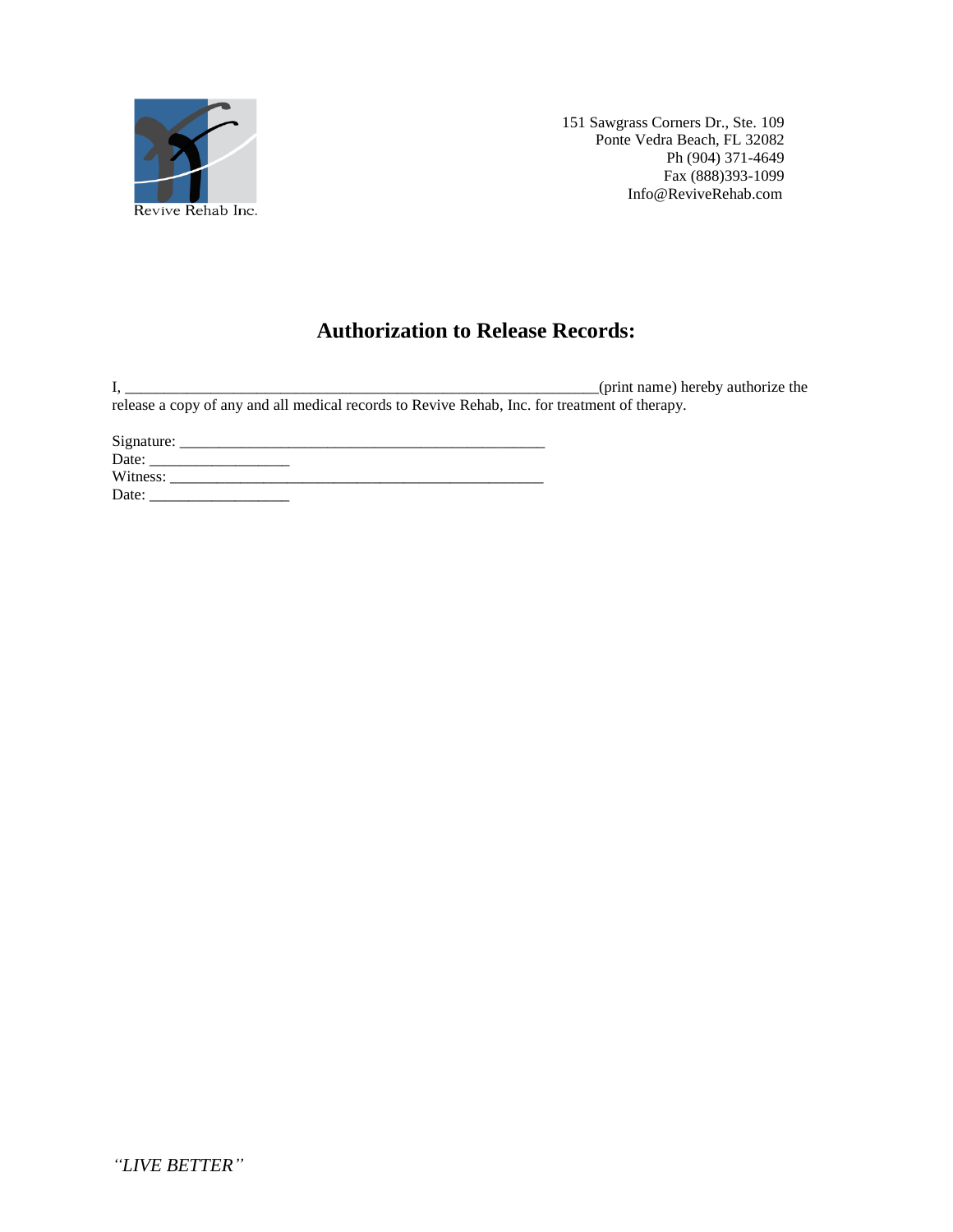

 $\overline{\phantom{a}}$  , and the contract of the contract of the contract of the contract of the contract of the contract of the contract of the contract of the contract of the contract of the contract of the contract of the contrac

\_\_\_\_\_\_\_\_\_\_\_\_\_\_\_\_\_\_\_\_\_\_\_\_\_\_\_\_\_\_\_\_\_\_\_\_\_\_\_\_\_\_\_\_\_\_\_\_\_\_ \_\_\_\_\_\_\_\_\_\_\_\_\_\_\_\_\_\_\_\_\_\_\_

# **Patient Waiting-Room Policy**

To ensure Patient Safety:

All patients who are driven and/or accompanied to this facility must have their guardian/responsible party wait in the lobby during their treatment session and must be accompanied by their guardian/party upon departure. No drop-offs will be permitted at any time.

Legal Guardian/Responsible Party Signature

Witness Signature